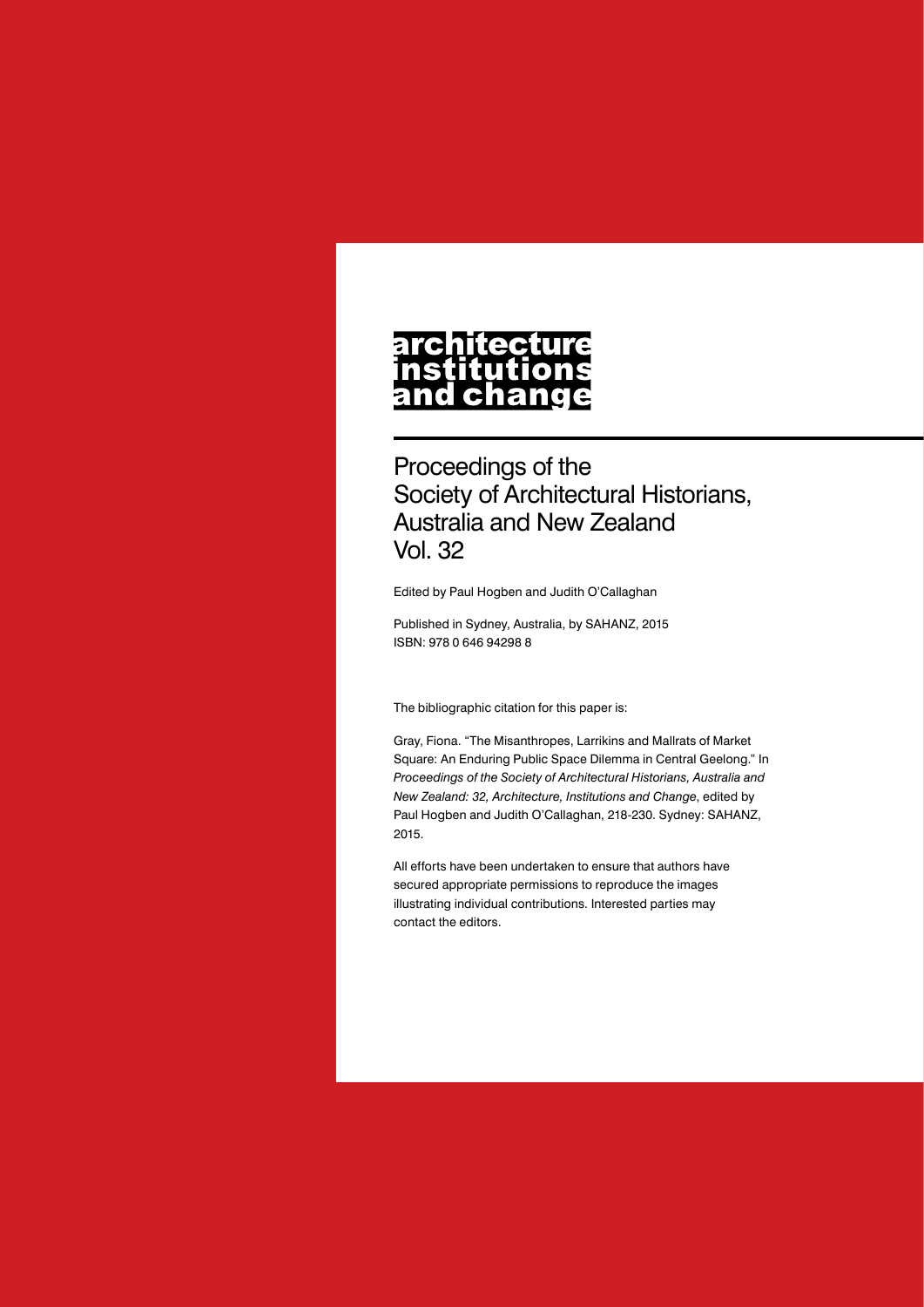**Fiona Gray**, Deakin University

## The Misanthropes, Larrikins and Mallrats of Market **Square:** An Enduring Public Space Dilemma in Central **Geelong**

*Market Square was a public reserve located in the centre of the Victorian regional city of Geelong. It was established by Governor Sir George Gipps during the initial surveying of the area in 1838. The square later became a produce market, before being progressively built upon for public and commercial purposes. Today, the modern Market Square Shopping Centre occupies a substantial portion of the original site. Opened in 1985 by the City of Geelong, the complex initially drew high rental incomes for the Council. However, by the early 1990s revenue began to decline after the collapse of the Pyramid Building Society and competition from the new Bay City Plaza shopping centre (now Westfield) that was built directly opposite. In 1993 the city council decided to sell the complex. Today it remains privately owned and while it adjoins the Little Malop Street Mall which was also part of the original public square, its connection with the surrounding urban environment is poor.*

*The introverted architectural nature of Geelong's two large retail shopping complexes has significantly altered the city's spatial dynamic. The traditional intimate urban structure and streetscape has been fragmented. This has led to a deterioration of the city's social cohesion, sense of place and economic prosperity. This paper chronicles the myriad errors of judgement by the institution of local government that have contributed to this situation. Heeding past mistakes, it explores ways in which the Council might work with private landowners to improve the permeability of the city's public urban spaces and internalised retail centres for improved use, integration, functionality and resilience. Achieving a shared culture of concern for the city's urban fabric presents some significant challenges. How might 'big box' shopping centres be reconsidered to make a positive contribution to the city's urban spatial network while remaining commercially viable? The built environment has an important role to play in addressing the problem by presenting opportunities for these new urban institutions to also benefit from stronger connections between the public and private realm.*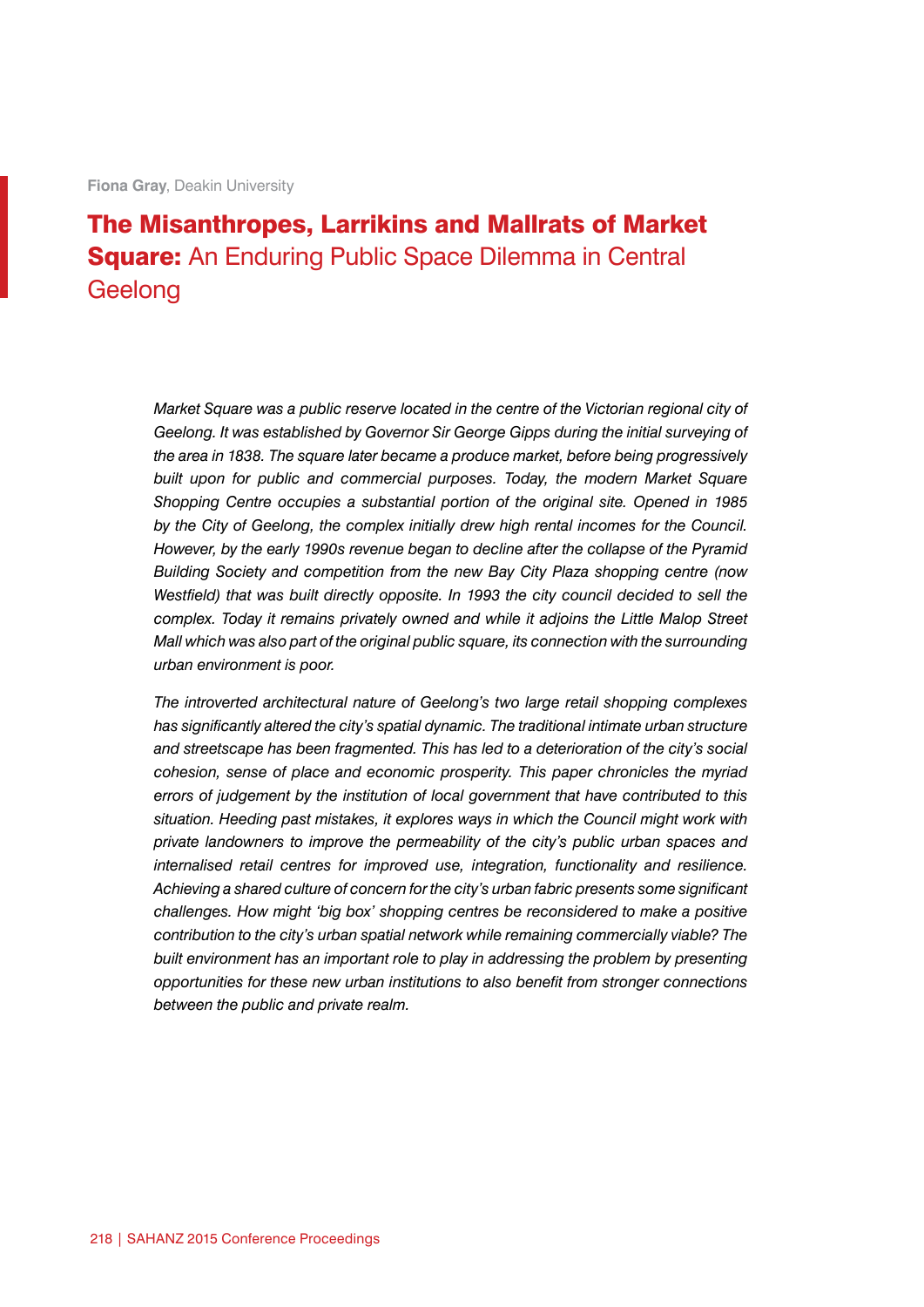

During the initial surveying of Geelong in 1838, Governor Sir George Gipps reserved eight acres of land to serve as a public space in the city centre. This land became known as Market Square. Since that time, the area has undergone tremendous change, with much of the reserved land progressively sold to private interests. A small area of land that serves as a pedestrian mall still remains, but it too is currently under threat as the city's Mayor, Cr Darryn Lyons, calls for its demolition in response to ongoing concerns in regard to the safety, amenity and aesthetic appeal of the area. Recent violent crimes in the mall have sparked a furore over what should be done to remedy this urban blight. Yet this debate is far from new. In *The History of Geelong and Corio Bay*, historian Walter Brownhill writes in 1955 that "no quarter of Geelong has been the subject of so much controversy, so much muddling and so much studied vandalism."1 Indeed, the entire history of the Market Square is littered with a slew of ill-conceived strategies and institutional blunderings that bring into question the capacity of local government to affect positive and lasting change in this notoriously difficult space.

The challenges of this area have compounded since two large, internalised shopping centres were developed side-by-side during the 1980s. These centres have since expanded to dominate the entire city centre. Having broken down the physical connections and spatial linkages between surrounding streets and the remaining public open space, these privately owned commercial institutions now act as de facto public spaces, albeit with caveats on the types of activities that can occur within their walls. Subsequently, the remaining public mall has become a leftover, dysfunctional space. Despite a \$3.5 million makeover in 2001 that merited an Australian Institute of Landscape Architects Commendation award for civic design, the mall has remained a spectacular failure as a people-oriented community asset. Abandoning the area entirely in favour of a new, alternative public space is an option being considered by the Central Geelong Taskforce, a special committee established in 2014 to develop an action plan to revitalise Geelong's CBD. However, without properly understanding the cause of the existing problems and why they persist, history suggests many of the same issues will likely reoccur. This paper examines some of the mall's present failings, taking into consideration how the built environment contributes to the problem and how it may form part of the solution. While acknowledging the different operating principles and driving forces of local government and retail property investors, a cooperative approach between these civic and commercial institutions is proposed, that seeks to benefit both by enhancing the social functioning, patronage and economic resilience of these public and semi-public spaces.

#### **From troubled beginnings …**

The Market Square has attracted unfavourable public commentary since its inception. Initially a swamp in the 1840s, the reservation of the area as a public square was gazetted in 1845. According to Brownhill, having obtained the reservation, neither the District Council nor its successor, the Geelong Council, knew what to do with it. In 1850 the *Advertiser*  published the following damning assessment: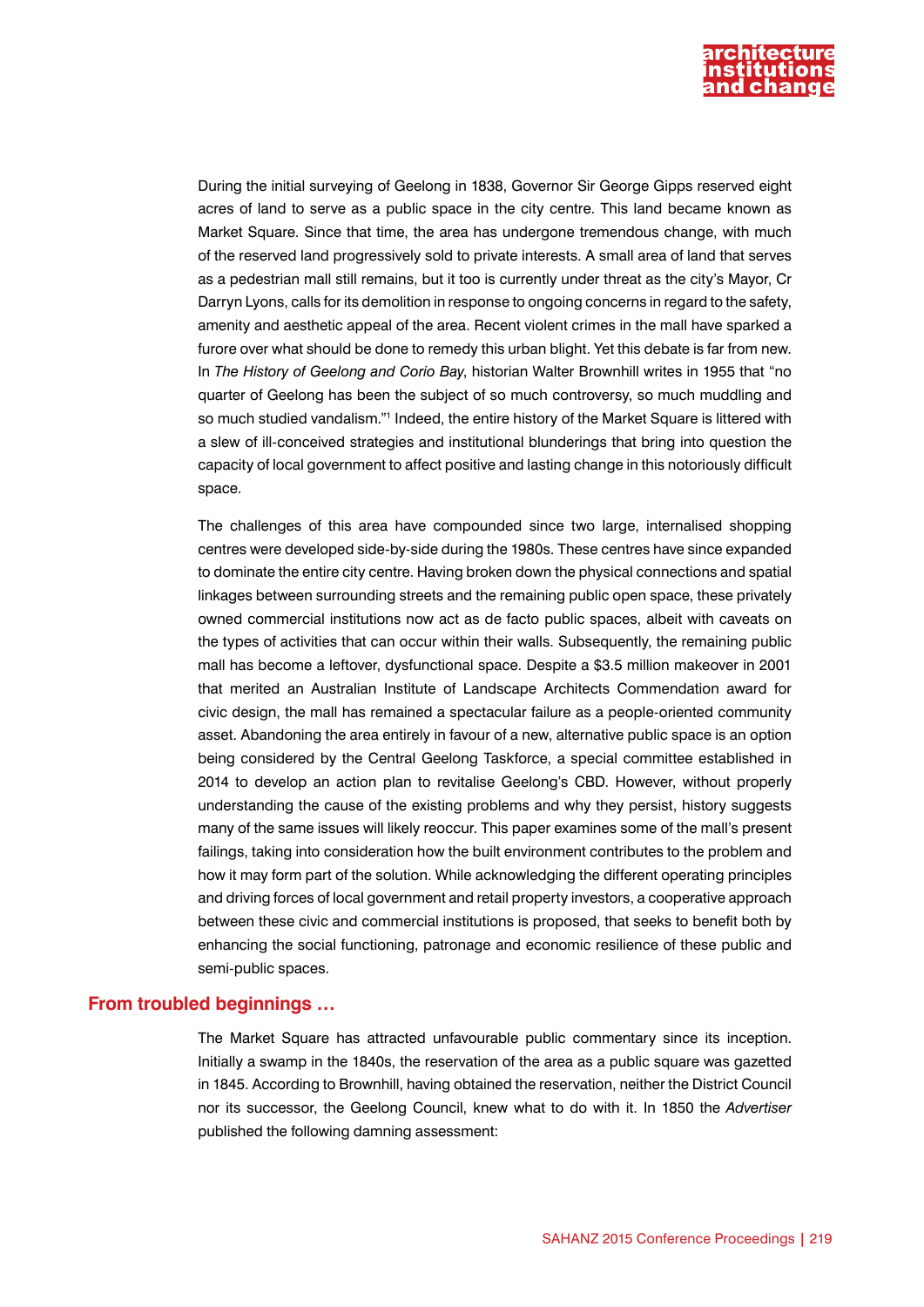The Market Square is a misnomer. It should be called a domestic wilderness spoiled. Neither bush nor town, it is too dirty for the one and too wild for the other. The centre of Corio, it is a desert – in Summer a dust hole, in Winter a bog. The square is as unsightly as it is uncleanly, and looks like so many acres of melancholy, promising a fine retreat to a hermit or a misanthrope. It is a hollow heart, a vacancy, where there should be the throb of commercial life and activity. ... It is neither a square, park nor paddock.<sup>2</sup>

The first civic leader to express a real vision for the Market Square was the town's Mayor, W. H. Baylie. During his term of office between 1853 and 1855, he called for the reserve to be made into "one of the most handsome squares in the world," with promenades, colonnades, arcades and markets. In 1854 the Council set up a competition for the design of the area, which architect Benjamin Backhouse won.<sup>3</sup> The scheme was never implemented and instead pegs were merely driven into the ground to mark the standing places for dairy and produce carts to sell goods. A lack of protection from the elements saw this feeble effort to create a market soon fail.

Much discussion and bitter commentary ensued in regard to the building of a proper market place and the erection of a civic timepiece in the Market Square. The *Illustrated London News* reported that the wise preservation of the square by Governor Gipps for the purpose of promoting the health of the place was "likely to be nullified by the cupidity and narrowminded policy of certain members of the town Council" who were "desirous of converting this fine area into a fish and cabbage market."<sup>4</sup> It was granted, however, that "should such be the case, this (was) a most appropriate place for a public clock."5 The second elected Mayor, James Austen, offered to pay for a clock to mark his time in office but the matter was far from straightforward, with squabbling over its cost and location causing lengthy delays. A novel 18 metre tall clock tower made of ornamental cast iron and tiles was finally installed in the square in 1856 and though the controversy had ended, it was revived again almost 70 years later when Council decided to demolish the clock to make way for private commercial ventures – an act that caused a public outcry and which Brownhill has referred to as "official vandalism"<sup>6</sup> (Figure 1).



**Fig. 1** View of Market Square and clock tower from Bright and Hitchcocks corner looking north east. Photograph by G. C. Wilmot, 1857. Geelong Heritage Centre GRS 2009/02050.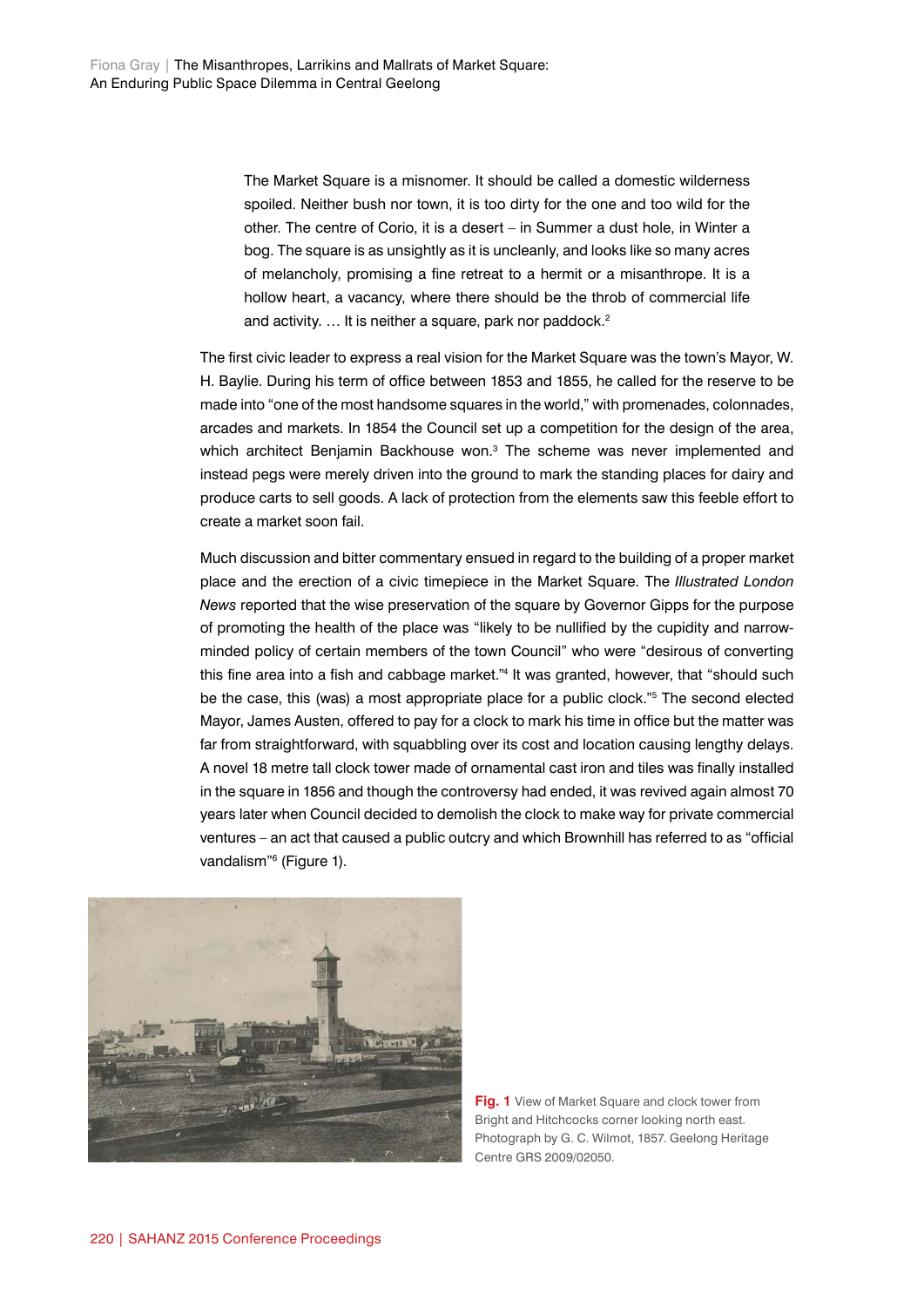

Over the years the clock's prominence diminished as new buildings appeared in the Market Square. In 1879 the Exhibition Buildings were erected for the Industrial and Juvenile Exhibition. According to Brownhill,

That proved to be really the beginning of the end of the Market Square as an open public reserve. It died a slow death certainly, but from the time of the erection of the Exhibition Buildings its doom was definitely sealed – as it proved in due time, market buildings, clock and tower, gardens and all. No body of Councillors was ever willing and brave enough to demolish the Exhibition Buildings and restore the Square to the people; nor on the other hand to make the Exhibition Buildings of great and lasting public value, set in a picturesque environment. The Market Square merely drifted, over a period of many more years, to its ultimate disappearance: to the glory of vandalism and the assurance of rentals for the Corporation as long as the Corporation exists.<sup>7</sup>

Throughout its various stages of development the Market Square underwent a series of 'beautifications' that included the removal of many of its trees. The 1870s saw improvements made to the garden section. These could only be viewed, however, from outside a fence (Figure 2). When the Council was asked to open the gardens between the hours of 8.00am to 6.00pm the request was rejected on the basis that the place would become "the resort of nursegirls and larrikins."<sup>8</sup> Concrete and asphalt were progressively spread and new shops were built on the frontages of the Square. Brownhill claimed that by 1910, the historic Square had been so alienated that "space had not been spared even for a rose bush, let alone a gum tree or any alcove for public seating."9



**Fig. 2** The fence enclosing the Market Square, 1866. Photographer unknown. Geelong Heritage Centre GRS 2009/01160.

Local businessman, Julius Solomon, played an important role in transforming the Square into a busy retail precinct, building the first block of shops on the Crown Land under an agreement with Council that they revert back to Council's possession in 50 years. The building housed a large department store owned by Solomon. A referendum held in 1914 received an affirmative vote for more shops to be built in the Market Square, making way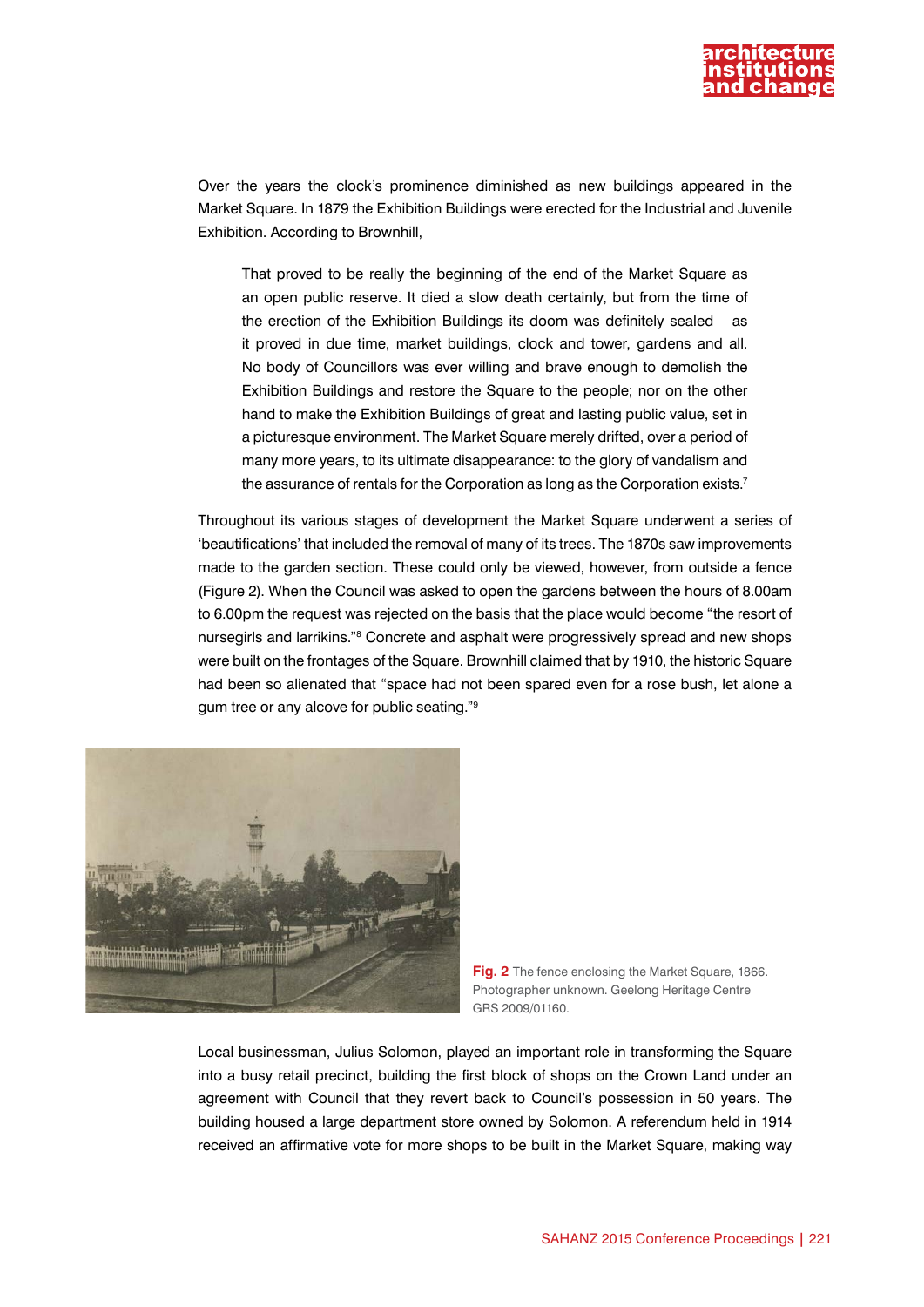for the Block Building and Colonial Mutual Life Assurance Insurance Buildings, built in 1923 (Figure 3). Solomon's closed in 1966 and was replaced by Woolworth's supermarket, before being incorporated into the new multi-storey Market Square Shopping Centre developed by the City of Geelong in 1984. The \$32 million development saw the demolition and absorption of McCann and Jacob Streets and included the creation of the Little Malop Street pedestrian mall directly adjoining the Centre. A section of Little Malop Street was closed to traffic and formal landscaping was introduced that included a fountain, sunken amphitheatre, civic clock, bench seats and ceremonial flagpoles (Figure 4).



**Fig. 3** View of Colonial Mutual Life Assurance Society Limited Building, town clock faces, Block Building and Jacobs Street, looking south east from Moorabool Street, c. 1930. Photograph by J. Lockwood. Geelong Heritage Centre GRS 2009/00354.



**Fig. 4** View of Little Malop Street Mall, fountain and clock shortly after the 1984 redevelopment. Photograph by Ian Hawthorne, 1985. Geelong Heritage Centre GRS 2217/43.

While the Market Square Shopping Centre initially drew high rental incomes for the Council, revenues declined in the early 1990s due to competition from the new Bay City Plaza (now Westfield) that had been built directly across the road, combined with the collapse of the Geelong-based Pyramid Building Society, which had a significant impact on the local economy. As a result, the newly formed City of Greater Geelong (an amalgamation of six local councils) decided to sell the Centre in 1993 but didn't succeed in finding a buyer. The Centre was again put on the market in 1995 and finally passed over to private ownership in 1996.

The opening of the Bay City Plaza not only impacted the Market Square Shopping Centre financially, it also had profound spatial implications on the city. Market Square Shopping Centre had tried to establish a physical link with the Plaza but failed. Instead they relocated the main entrance of the Centre from the west side of the building facing Moorabool Street,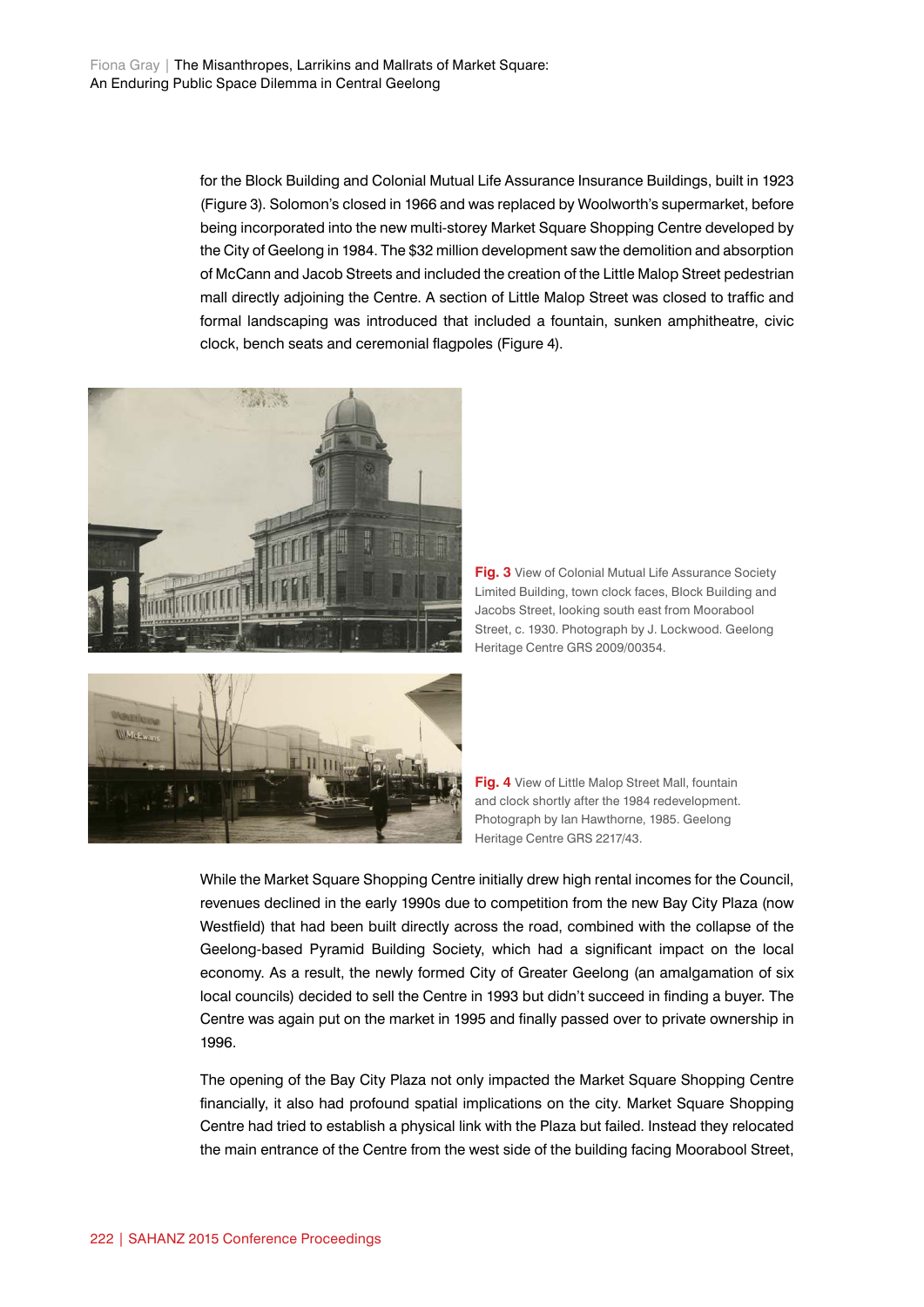

to the north side directly opposite the new Plaza's main entry, in an effort to facilitate a greater flow of pedestrian traffic between the two 'big boxes'. This effectively made the pedestrian mall on the south side of the Market Square Shopping Centre a rear entrance. The architectural expression of the south façade of the Centre reinforces this perception, with just few a shopfronts facing the mall, struggling to make their presence felt between loading bays, security grilles, a dark recessed entrance to the Centre's elevators, and a long blank concrete wall running alongside the ramp leading up the Centre's rooftop carpark (Figures 5 and 6).



**Fig. 5** Loading bay and security grilles to south façade of Market Square Shopping Centre. Photograph by Fiona Gray, 2015.



**Fig. 6** Concrete wall of carpark ramp on south façade of Market Square Shopping Centre. Photograph by Fiona Gray, 2015.

In 2001, the mall was given another major facelift which saw the reintroduction of traffic, new public seating, water features and lighting. According to the mall's designers, Taylor Cullity Lethlean, "this major urban renewal project … has successfully transformed what was once a poorly utilised pedestrian and retail environment into a vibrant community/retail precinct."10 The reality of the situation, however, sits in stark contrast to the designer's marketing spin. A record number of surrounding shops sit vacant, falling into disrepair, while safety concerns cause shoppers and workers to actively avoid the area.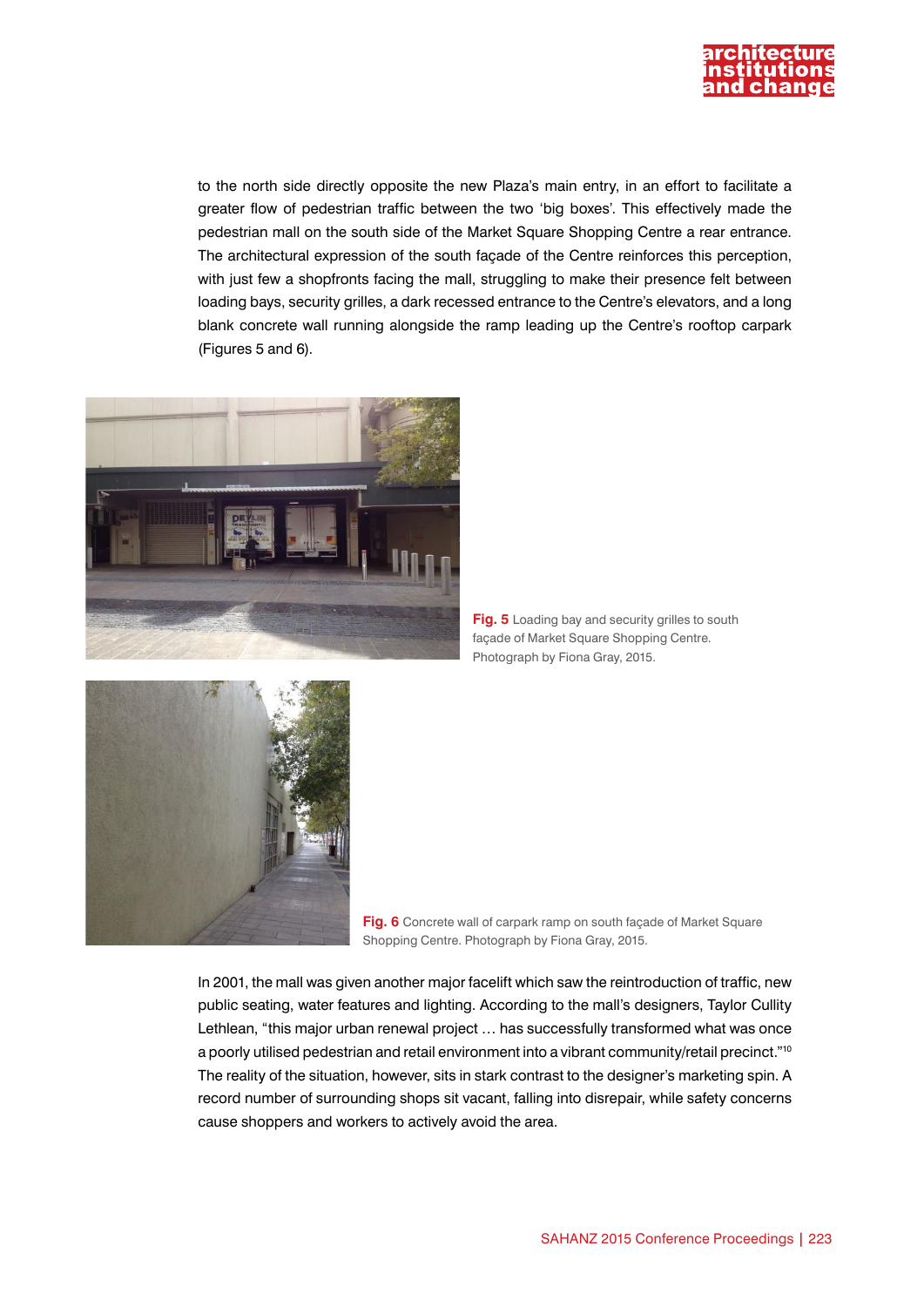### **Understanding the problem to solve the problem**

On a quiet afternoon in January 2015, a sickening assault took place in the Little Malop Street Mall. A 12-year-old girl was repeatedly punched, kicked, and kneed in the head by a 14-year-old female aggressor while other teenagers stood by, goading the victim and filming the incident. This was the day after an unprovoked attack on a 19-year-old university student in the mall that left the victim with a fractured eye socket, cut lip and torn retina. These incidents add to the shocking tally of serious crimes that have occurred in the mall over many years, including the stabbing murder of a 16-year-old boy in 1995 and the brutal rape of a 22-year-old woman in 2006. Public outcry over these latest attacks prompted renewed commitments for an increased police presence in the mall. Yet as Deputy Police Commissioner Lucinda Nolan has noted, this is a short-term solution and much work is needed to provide a more sustained response in order to build the liveability of the city and confidence of the community.<sup>11</sup> The city's CCTV system has also received a \$500,000 upgrade which includes 40 cameras located throughout the CBD to act as eyes on the street. Though these measures will go some way towards improving public safety, they fail to address the underlying problems that attract and foster delinquent behaviour in this space. These problems are manifold and encompass a range of social issues that fall beyond the scope of this paper or expertise of the author to comprehensively deal with. While acknowledging these limitations, this particular investigation looks to the built environment as a major contributing factor to this civic crisis, and considers its potential to act as an agent for change.

Issues surrounding the built urban fabric of central Geelong were recently highlighted in an impassioned article in the *Geelong Advertiser* by columnist Ross Mueller. In response to the *Advertiser's* successive front page headlines of "Send in the Cops", "More Cops Now" and "We Win More Patrols", Mueller plays on these catchcries, sarcastically retorting

More police are needed in Geelong. That's right, we need a division to investigate exactly who approved the brilliant idea of building two massive shopping malls right next door to each other. We need to track down the mastermind who approved this injustice to a city. We need to find out who smoothed out the edges of Little Malop St and stopped the flow of traffic into the CBD. We need more cops to round up all of the above and charge them with Criminal Negligence of our Public Place. Then we hold the biggest working bee in history and reclaim Little Malop St for the people of Geelong. Rip it up, rip it down and start from scratch and build something functional, beautiful and habitable.12

While retribution for the mistakes of the past can do little to fix the present, Mueller draws attention to broader concerns that extend beyond the spatial limits of the mall itself, touching on matters of scale, built form, accessibility, and the civic life of the city.

As evidenced earlier, the Market Square area has long been plagued by poor planning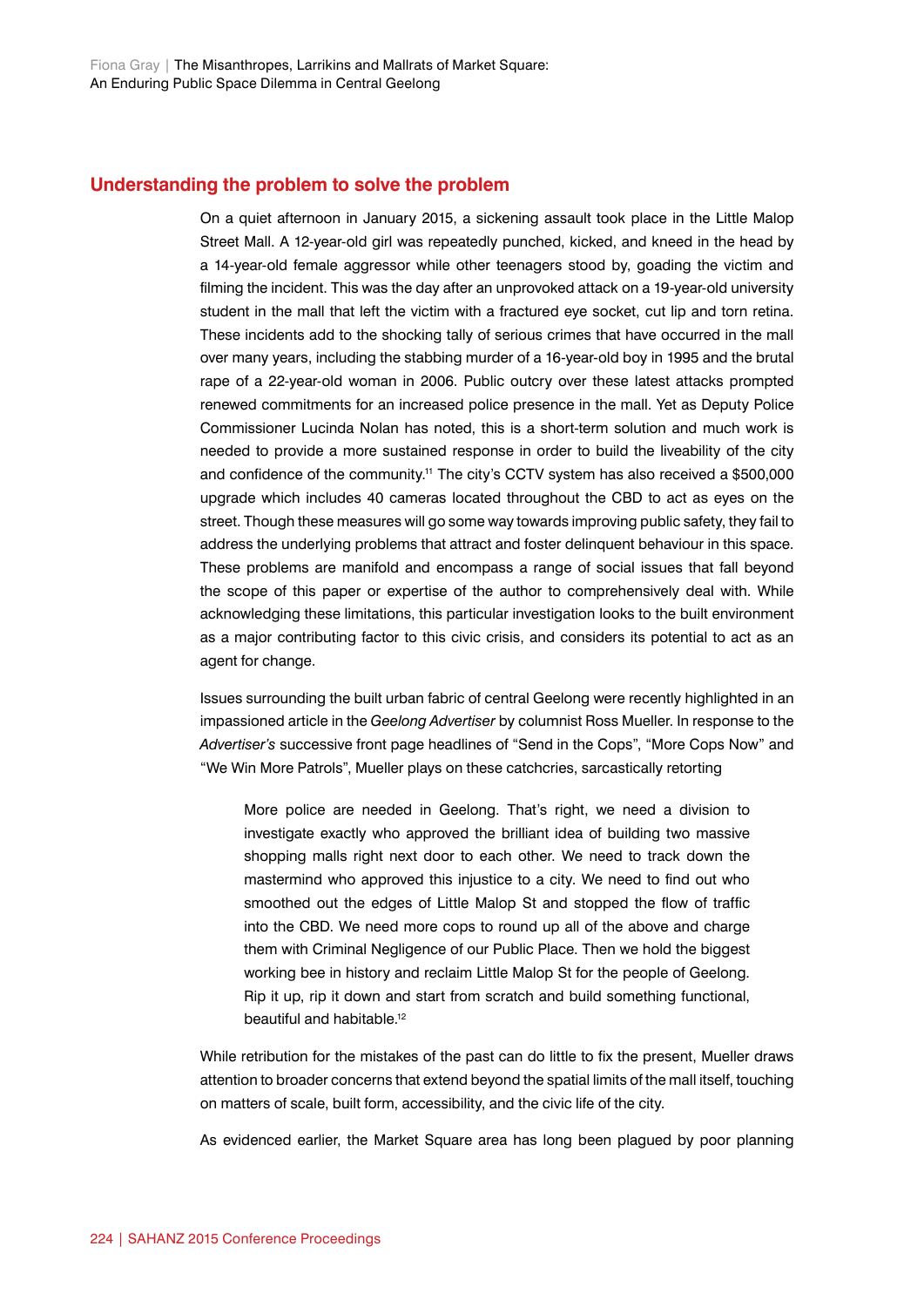

decisions and errors of judgement by the institution of local government. Former Geelong Mayor, Hayden Spurling, who held office in 1986 when the mall was officially opened, now admits its shortcomings. In a recent newspaper article, he states "It's had a lot of changes over the years – I can think of at least three major revamps, and lots of minor ones – but I don't think it has ever really worked as we hoped it would."13 Spurling attributes this to the fact that "a mall of that style is a thing of the 80s, and its days have passed."14 But if this was the real issue, the award winning refurbishment of 2001 would surely have carried the space into the new millennium. The case is instructive precisely because highly qualified planners and extensive financial investment have repeatedly failed to remedy the space's ills.

It is a truism that it is impossible to solve a problem if the problem is not understood. Therefore in order to effect transformational change, a greater understanding of the broader urban context that influences the mall is needed. The ramifications of depositing two large shopping centre developments into the very heart of a second tier regional city must be recognised and addressed, regardless of how seemingly inextricable they may be. Much has been written in planning literature about the negative impacts suburban shopping complexes have had on the viability of city centres and main streets.15 However, these impacts are uniquely compounded in Geelong. Not only must it wrestle with competition from suburban complexes such as the ever-expanding Waurn Ponds Shopping Centre located less than eight kilometres away, it must also contend with a double dose of these so-called 'cathedrals of consumption' inside the city core.16 The adjacent location of the facilities make them, in effect, one destination. In a *Business Stimulation Scoping Report* commissioned by the City of Greater Geelong in 2009, this situation was contrasted with Chatswood in Sydney where two major centres, Westfield Chatswood and Chatswood Chase, are connected via Victoria Avenue across a distance of 250 metres, thus providing conditions for a competitive strip of street front retailers to add strength and variety to the overall centre.<sup>17</sup>

One of the most significant consequences of the shopping centres' incursion into the heart of Geelong has been the fragmentation of the city's intimate urban structure and spatial network. Indoor shopping centres are closed systems that have poor urban interfaces and hard transitions to surrounding areas.<sup>18</sup> Having blocked streets and consumed laneways, these mega-marts have created major barriers to pedestrian traffic flows. Adding to this breakdown in walkability, the Centres actively support vehicle dependency, providing cheap and accessible undercover parking to avoid the need for shoppers to step beyond the centres' walls. This, of course, has a direct knock-on effect for retailers in the surrounding area. In October 2014, 87 ground level shops were sitting vacant in Geelong's city centre, with another seven occupied but up for lease or sale.<sup>19</sup> As Market Square Shopping Centre and Westfield fill their tenancies with national chain retailers, this has led to a process of commercial gentrification, forcing smaller local independent retailers out of business. The seductive offering of competitive prices on a wide variety of goods and services in one convenient and comfortable location has caused a fundamental shift in consumer patterns. The diversity of retail offerings outside the centres has drastically reduced, with the retail environment in the immediate vicinity of the pedestrian mall being dominated by discount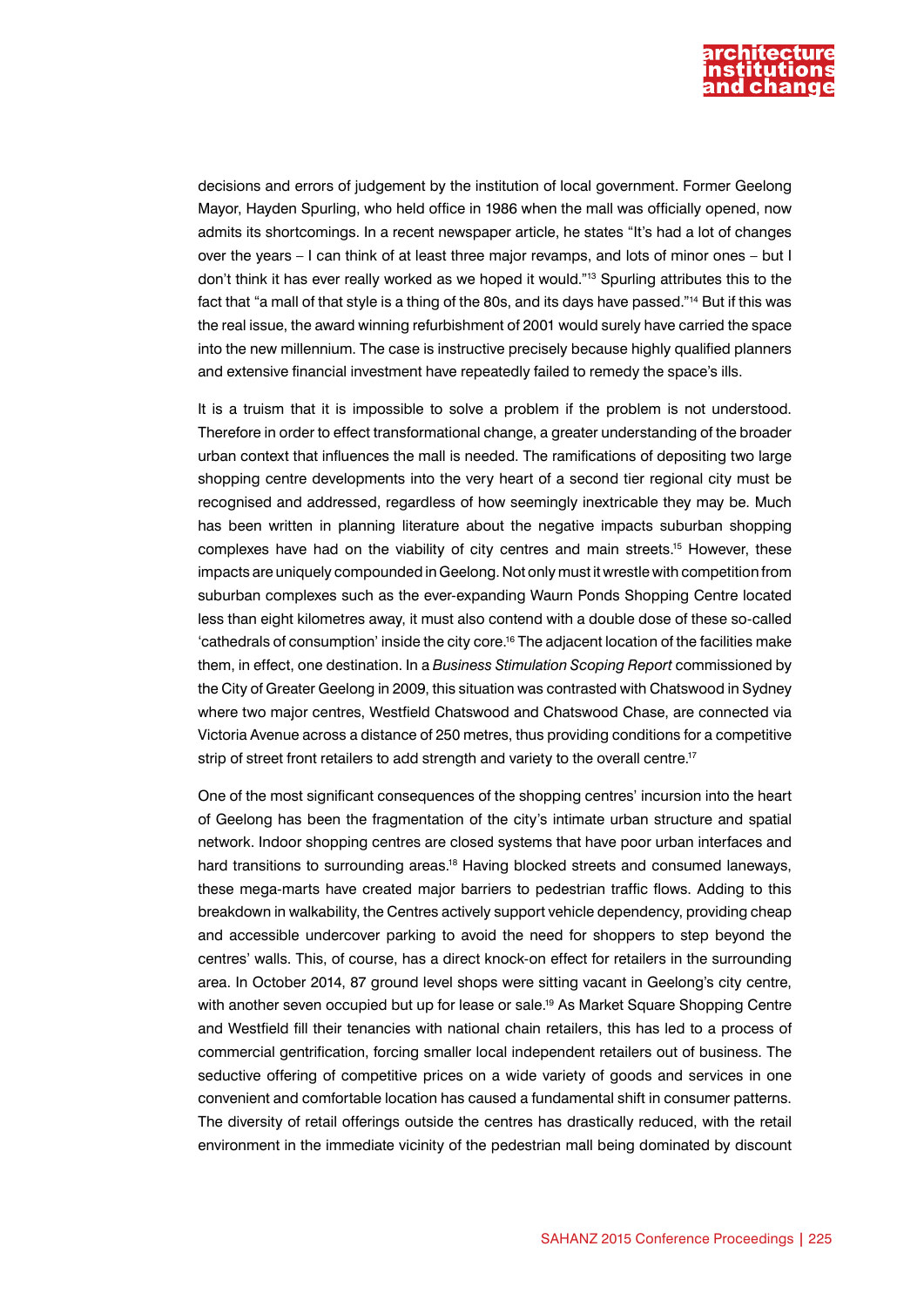and reject variety stores. Even landmark stores such as Griffiths Booksellers, which had been a Geelong institution for almost 100 years, was forced to close its doors for the last time in 2010 and the beautiful heritage listed Renaissance revival building it occupied has remained untenanted for five years.20

As concerning as the city's retail woes are, perhaps the most troubling repercussion of the shopping centres' impingement on the city is the social dysfunction they have caused. As commercial entities, the centres are designed and managed to make shopping an enjoyable leisure experience. They also support a range of non-commercial functions which include social interaction, recreational activity and entertainment. Because of these secondary roles, the adjoining pedestrian mall loses much of its significance as a public gathering space. There are, however, essential differences between the communal roles played by a public pedestrian mall and a shopping centre. Since the latter is owned and operated by a private organisation with profit being its primary objective, its target market is consumers with disposable income. Less desirable populations are deterred from lingering. This was blatantly demonstrated by Westfield management in 2009 when a 'red card' system was introduced that, according to Corporate Affairs Manager, Julia Clarke, was used by security guards to "target groups of kids".21 She said the cards were "given when young people look like they are mucking up or (are) about to muck up," and provide "a guarantee of how we'll treat them." The cards outline a list of behaviours and their consequences, which include arrests, centre bans and eviction. Clarke admitted that some card recipients were not intentionally misbehaving. "Sometimes kids just don't know … they forget because they think they're having fun."22 The-then Executive Director of community support organisation Barwon Youth, Shane Murphy, argued that the system was discriminatory and made unfair assumptions.23 But as far as Westfield is concerned, it has proven to be a successful strategy. Since their initial introduction the cards have been rebranded as 'Respect' cards that give the receiver "the chance to change".<sup>24</sup> But the basic principle remains the same. While the centre must provide a safe and secure environment for shoppers, such strategies are specifically designed to exclude people on prejudicial grounds such as age and socioeconomic status.

In banishing young people from the shopping centre, the only public space available within the city centre for them to meet and socialise is the adjacent mall, but even there, their presence is actively discouraged via a Council strategy to broadcast music that is unappealing to a younger demographic. The Council mindset of keeping the 'larrikins' at bay appears to have changed little in over 140 years. There is no denying that the congregation of groups of youths in the Little Malop Street Mall poses serious problems in terms of antisocial behaviour, including the use of offensive and abusive language, street fights and the trading and consumption of drugs and alcohol.<sup>25</sup> However, this is largely facilitated by the fact that the mall is completely devoid of a diverse mix of people. There is a clear social divide that is bolstered by public comments such of those of the current Mayor, Cr Darryn Lyons, who recently declared the mall a "haunt for bogans and scumbags".<sup>26</sup> In late 2012 a survey of 242 people and supplementary interviews with 100 individuals found that 25 per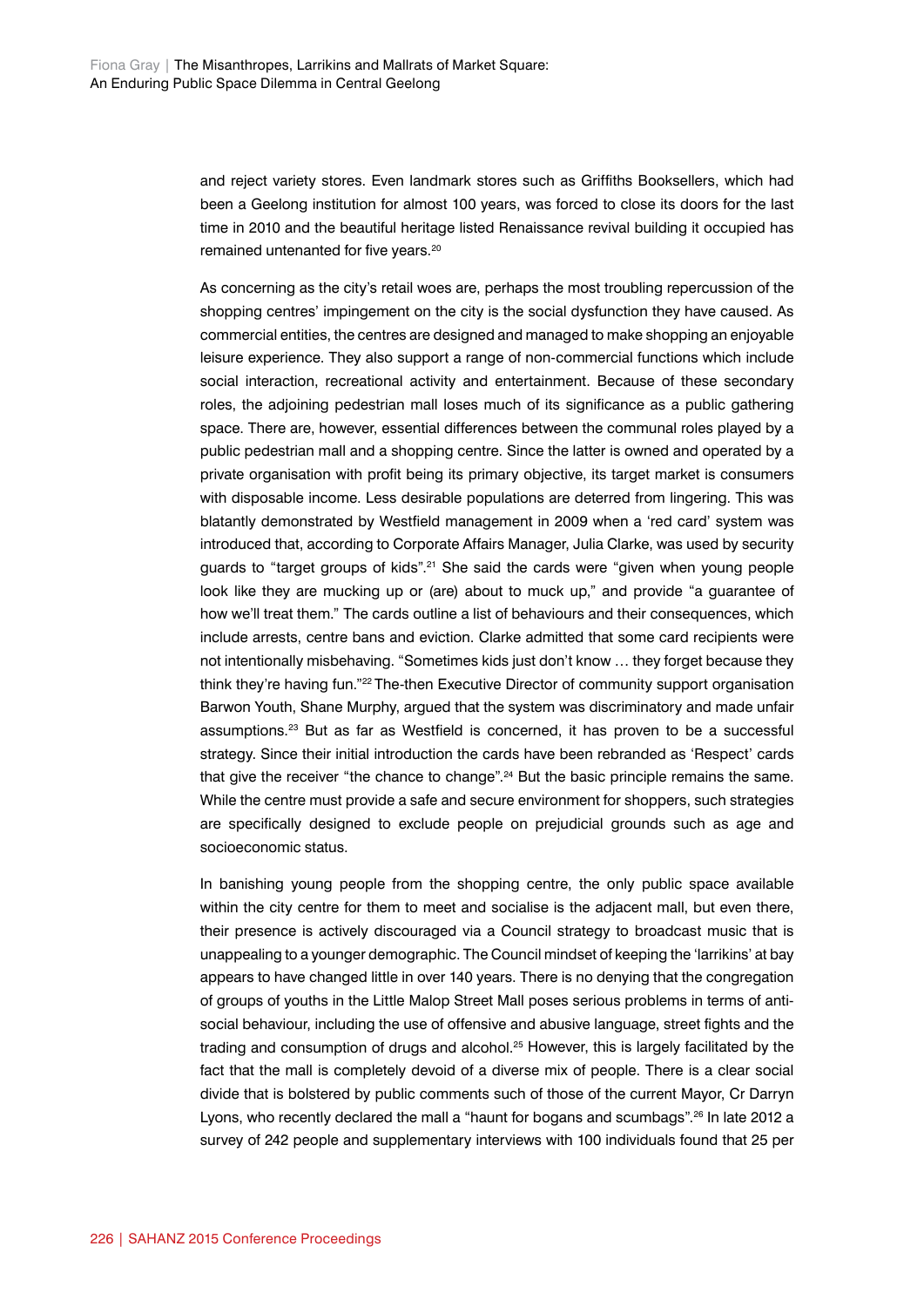

cent of respondents wanted to 'get rid' of the youth that spend their time in the pedestrian mall, with most interviewees describing them as 'mallrats'.27 Such rhetoric ensures that these disenfranchised youth are made acutely aware of their 'otherness'. According to architectural professor, Herb Childress,

The youth act of 'appropriating' a space is somewhat similar to the adult act of purchasing and modifying a space, taking control and placing identity markers. However, it also includes the added aspect of the modification of adult rules of engagement, and in this way becomes an implicit political statement as well, a counter-positioning of experiential and modern cultural norms.28

Since they are welcome nowhere else, teenagers have territorialised the mall as their own, making anyone else who ventures into the area the 'outsider'.

The mall also provides these young people with a sense of community and connection as recently demonstrated by a week-long vigil they held for a deceased friend whom many of them first met in the mall. While some people on social media argued that a shopping mall was no place for a temporary shrine, this spontaneous gesture highlights the important social function that public spaces perform. Indeed, the transformation of Sydney's Martin Place from a pedestrian mall to a massive floral shrine following the Lindt Café siege in December 2014 was a stirring example of the way people use public space to come together and support one another. Unlike shopping centres, public malls and squares are open to all people at all hours and the activities that occur there are not moderated by a manager. They therefore provide a space for collective community action such as public debating, demonstrating, celebrating and grieving. In his research on the traditional European Square, social psychologist and urban scholar, Professor Henry Lennard, particularly emphasises the value of such spaces as learning environments for social behaviours that prepare young people for living in a heterogeneous and diverse social world.29

In seeking to redress the problems of the city's spatial fragmentation and social segregation it is important that planners do not succumb to a nostalgic yearning for an idealised public space that fails to take into account the dynamics of the surrounding urban context. As long as Westfield and Market Square Shopping Centre continue to turn a profit, as the city's economic stability depends on them to, they will remain an essential feature of Geelong's urban fabric. The solution may then lie in local government and shopping centre management recognising their joint dependency and working together towards improved permeability, integration and function.

#### **Breaking down the public-private divide**

The classification and distinction of public and private space is somewhat inconsistent with the way in which pedestrian malls and shopping centres operate in practice. However, the jurisdictional boundaries between the institutions of local government and corporate retailing giants serve to limit opportunities for spatial continuity between the two. There tends to be an assumption that little can be done to bridge the divide, however, a conceptual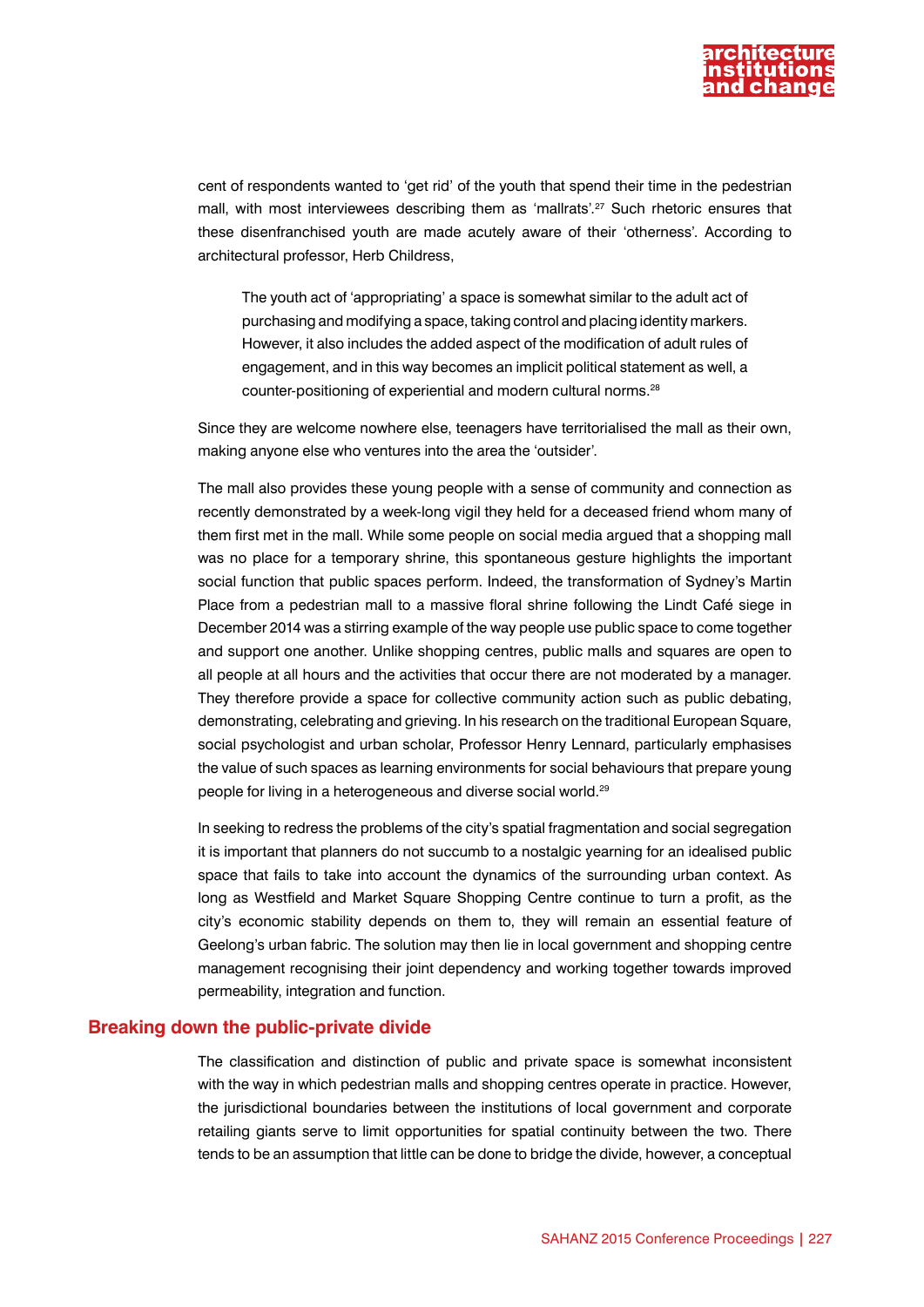shift in this compartmentalised perception of space could prove beneficial to both the public and private sectors. Given that shopping centre managers are unlikely to waiver from their tried and true retail formula, a proactive approach by Council as the representative of the public interest is necessary. While increased permeability and transparency of the shopping centres will serve to enhance the social functioning of the surrounding public space, the benefits for the private investor are perhaps less direct and can be difficult to quantify. A reduction in urban blight can lead to an overall upturn in land values which in turn can increase the rental prices that shopping centres can command. The centres are also likely to see improved capital value should they be sold or refinanced.<sup>30</sup> Reversing the stigma of the area through improved safety will also encourage shoppers to return to the CBD.<sup>31</sup> But these benefits can take a long time to realise. Some form of local government incentives may therefore be required in the short term to make the initial investment of remodelling works for improved connectivity more attractive to the shopping centres.<sup>32</sup>

Local government policy is critical in facilitating a cooperative relationship with shopping centres. The development of an integrated retail and urban policy framework that seeks to develop the CBD into something more than just another homogenous retail precinct is imperative. Council strategies can actively encourage niche markets to be developed.<sup>33</sup> It is also important to bear in mind though, that successful city centres are about much more than retail alone. They offer a variety of experiences that shopping centres cannot. This is made evident in Geelong when events such as 'Food Truck Fridays' are hosted in the mall, transforming the space into a vibrant hub of activity. Presently though, once these organised events are over, the area quickly returns to a lifeless void. A way of creating ongoing experiential encounters in central Geelong is for local government to work with the absentee landlords of vacant shops to repurpose the buildings. Urban renewal initiatives such as 'Renew Newcastle' have proven highly successful in other Australian cities, with empty spaces being adapted to accommodate a range of creative studios, cultural exhibitions, community projects and novel incubator businesses.34

The key to optimising the social functioning of the city while protecting private interests is people. As the Senior Vice President of the not-for-profit organisation Project for Public Spaces, Ethan Kent, has observed, "cities fail and succeed at the scale of human interaction".<sup>35</sup> Creating stronger connections within the built urban fabric is one way in which human interaction can be supported. Having been plagued throughout its entire history by a host of governmental follies and fiascos, a collaborative approach with the private sector may encourage a new narrative to be developed for Geelong's long maligned Market Square precinct. In working together, the institutions of local government and shopping centre corporations can maximise the value of a shared public-private realm, promoting the economic prosperity and social cohesion of the city, and in turn, keep this troubled history from repeating itself.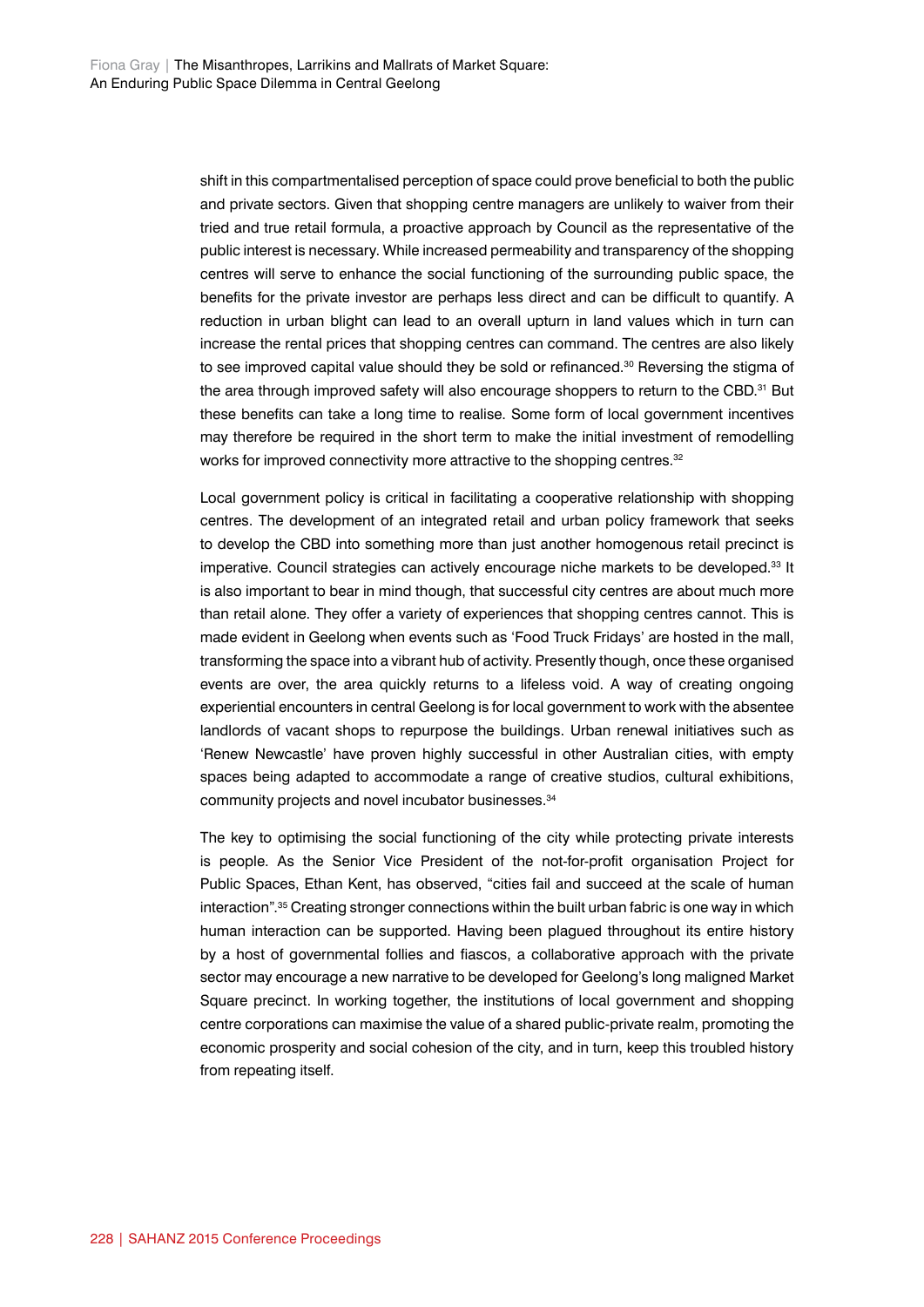

1 Walter Randolph Brownhill, *The History of Geelong and Corio Bay* (Melbourne: Wilks & Co., 1955), 126.

- 3 Benjamin Backhouse was born in Ipswich, Suffolk, England. He migrated to Victoria in 1852 to look for gold. From 1853 he worked in Geelong first as a stone mason, then as a building contractor and later as a self-taught architect.
- 4 Brownhill, *The History of Geelong and Corio Bay*, 127.
- 5 Brownhill, *The History of Geelong and Corio Bay*, 127.
- 6 Brownhill, *The History of Geelong and Corio Bay*, 129.
- 7 Brownhill, *The History of Geelong and Corio Bay*, 131.
- 8 Brownhill, *The History of Geelong and Corio Bay*, 131.
- 9 Brownhill, *The History of Geelong and Corio Bay*, 132.
- 10 [www.tcl.net.au/projects/urban-design/geelong-mall-little-malop-street](http://www.tcl.net.au/projects/urban-design/geelong-mall-little-malop-street).
- 11 Courtney Crane, "Police to boost patrols: community wins CBD action," *Geelong Advertiser*, January 24, 2015, 4.
- 12 "Send in the Cops," *Geelong Advertiser*, January 21, 2015, 1; "More Cops now," *Geelong Advertiser*, January 23, 2015, 1; "We win more patrols," *Geelong Advertiser*, January 24, 2015, 1; Ross Mueller, "Rip up bricks, lay bitumen and bring back the traffic," *Geelong Advertiser*, January 28, 2015, 14.
- 13 Greg Dundas, "Conundrum of a Hollow Heart," *Geelong Advertiser*, January 24, 2015, 41.
- 14 Dundas, "Conundrum of a Hollow Heart," 41.
- 15 Michael Southworth, "Reinventing Main Street: From Mall to Townscape Mall," *Journal of Urban Design* 10, no. 2 (June 2005): 151-70; G. Teller, "Do Shopping Centres Abate the Resilience of Shopping Streets? The Coexistence of both Shopping Venues in Ankara, Turkey," *Cities: The International Journal of Urban Policy and Planning* 36 (February 2014): 145-157.
- 16 The term 'cathedrals of consumption' was coined by sociologist George Ritzer to refer to places such as shopping centres that enchant and inspire consumers to spend more.
- 17 Planning by Design and BMDA Development Advisory, *Central Geelong Business Stimulation Scoping Project* (2009), 5.
- 18 Urbacity, [www.urbacity.com.au/articles/how-do-you-subjugate-the-role-of-retail-to-get-better-centres](http://www.urbacity.com.au/articles/how-do-you-subjugate-the-role-of-retail-to-get-better-centres).
- 19 Courtney Crane, "How can you mend a broken heart?" *Geelong Advertiser*, October 7, 2014, 4.
- 20 The building has just been let to Lombard: The Paper People. Lachie Young, "Geelong businessman calls on CBD landlords to make their properties more appealing," *Geelong Advertiser*, February 11, 2015.
- 21 [http://geelong.starcommunity.com.au/indy/2009-07-30/shopping-centre-gives-red-card-to-mall-rats.](http://geelong.starcommunity.com.au/indy/2009-07-30/shopping-centre-gives-red-card-to-mall-rats)
- 22 [http://geelong.starcommunity.com.au/indy/2009-07-30/shopping-centre-gives-red-card-to-mall-rats.](http://geelong.starcommunity.com.au/indy/2009-07-30/shopping-centre-gives-red-card-to-mall-rats)
- 23 [http://geelong.starcommunity.com.au/indy/2009-07-30/shopping-centre-gives-red-card-to-mall-rats.](http://geelong.starcommunity.com.au/indy/2009-07-30/shopping-centre-gives-red-card-to-mall-rats) 24 Westfield "It's all about respect" card.
- 25 St Laurence Community Services and City of Greater Geelong, *Little Malop Street Initiative Project Report* (2013), 8.
- 26 Erin Pearson and Anthea Cannon, "Bash victim says she was helping a friend," *Geelong Advertiser*, January 20, 2015, 4-5.
- 27 St Laurence Community Services, *Little Malop Street Initiative Project Report*, 7. While in the American context the term 'mallrats' is used to refer to teenagers who 'hang out' in suburban shopping centres, the term has been reappropriated in Geelong largely through its use in local print media and online social forums to refer specifically to the inhabitants of the Little Malop Street Mall. For example, the front page headline of the *Geelong Advertiser*, November 9, 2010, which reads "Broken Heart: Mall rats and parking blamed as 35 city shops sit vacant".
- 28 Herb Childress, "Teenagers, Territory and the Appropriation of Space," *Childhood* 11, no. 2 (May 2004): 195-205.
- 29 Suzanne H. Crowhurst Lennard and Henry L. Lennard, *Genius of the European Square* (Carmel, CA: International Making Cities Liveable Council, 2008), 18.
- 30 G. Edward DeSeve, "Financing Urban Development: The Joint Efforts of Governments and the Private Sector," *Annals of the American Academy of Political and Social Science* 488 (November 1986): 58-76.
- 31 www.healthyplaces.org.au/site/urban\_squares\_full\_text.php.

<sup>2</sup> Brownhill, *The History of Geelong and Corio Bay*, 126.